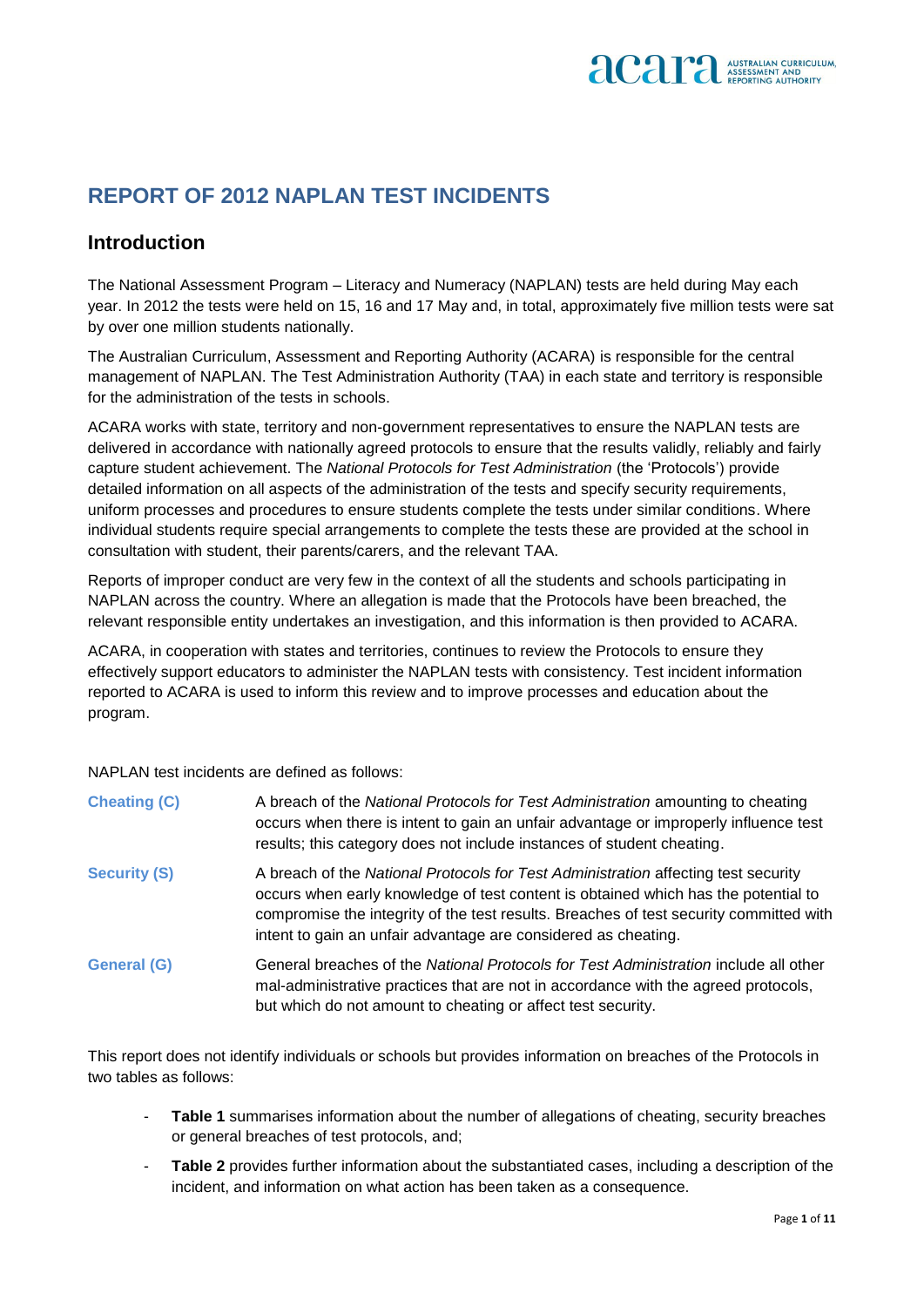

## **Statement on 2012 NAPLAN test incidents**

The *Report of 2012 NAPLAN Test Incidents* reinforces the fact that teachers and schools work hard to ensure the integrity of the tests, both through the very small number of incidents across the entire country, as well as through the increasing numbers of schools reporting their own inadvertent breaches.

In summary:

- while there are more reported test incidents in 2012 compared with previous years, most of the those reported to ACARA in 2012 were of a procedural nature; these were generally of limited impact for which no evidence was found of intent to gain advantage, and the integrity of results was not compromised;
- only 79 test incidents were substantiated across approximately five million tests undertaken nationally;
- of these 79 test incidents, only six cheating breaches were substantiated (this is three fewer than in 2011);
- 67% of all breaches reported (and 74% of all substantiated breaches) were self-reported by schools, indicating a greater understanding of the Protocols, increased attention paid to test integrity, and significant efforts by schools to ensure transparency in their processes and a desire to be doing the 'right thing' - this is testimony to the professionalism of teachers/educators and school administrators.

| Incident category      | <b>Substantiated</b> | <b>Unsubstantiated</b> | <b>Under</b><br>investigation | <b>Total</b> |
|------------------------|----------------------|------------------------|-------------------------------|--------------|
| Cheating breach (C)    | 6                    | 3                      | 5                             | 14           |
| Security breach (S)    | 25                   | 3                      | 0                             | 28           |
| General breach (G)     | 48                   |                        |                               | 56           |
| <b>Total</b>           | 79                   | 13                     | 6                             | 98           |
| Total schools affected | 76                   | 13                     | 6                             | 95           |

## **TABLE 1: Summary of Reported Incidents (as at 26 October 2012)**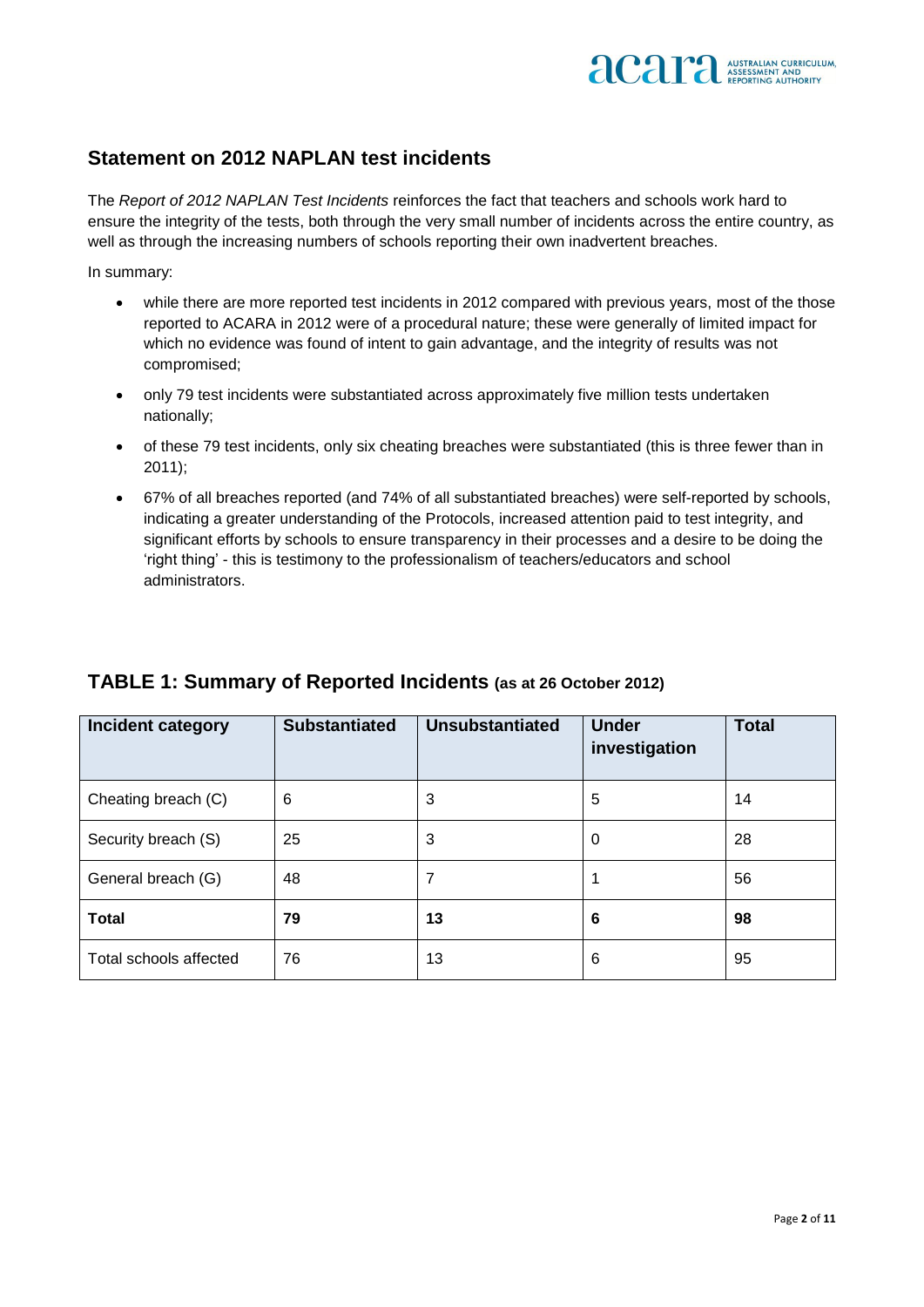

| TABLE 2: Incidents Investigated and Substantiated (as at 26 October 2012) |  |
|---------------------------------------------------------------------------|--|
|---------------------------------------------------------------------------|--|

| # | State/<br><b>Territory</b> | <b>Incident</b><br>category | 2012<br><b>National</b><br>Protocol<br>clause/s<br>breached | <b>Description of incident</b>                                                                                | <b>Action taken and outcome</b>                                                                                       |
|---|----------------------------|-----------------------------|-------------------------------------------------------------|---------------------------------------------------------------------------------------------------------------|-----------------------------------------------------------------------------------------------------------------------|
| 1 | <b>NSW</b>                 | S                           | 4.3.6                                                       | Test materials opened and sorted<br>earlier than allowed.<br>Relevant to: one school.                         | No evidence that test results were<br>compromised.<br>School counselled regarding<br>importance of breach and advised |
|   |                            |                             |                                                             |                                                                                                               | of correct procedures for future<br>testing.                                                                          |
| 2 | <b>NSW</b>                 | S                           | 4.3.8                                                       | Test materials left unsecured in<br>public space prior to tests and were<br>lost and not recovered before the | No evidence that test results were<br>compromised.                                                                    |
|   |                            |                             |                                                             | test.<br>Relevant to: scope difficult to<br>determine.                                                        | School counselled regarding<br>importance of breach and advised<br>of correct procedures for future<br>testing.       |
| 3 | <b>NSW</b>                 | G                           | 4.3.9                                                       | Tests provided to students in<br>incorrect sequence.                                                          | No evidence that test results were<br>compromised.                                                                    |
|   |                            |                             |                                                             | Relevant to: one class in one school.                                                                         | Issue identified and rectified prior<br>to commencement of tests.                                                     |
| 4 | <b>NSW</b>                 | G                           | 6.10.2                                                      | Disability adjustment granted outside<br>student entitlement.                                                 | Students' results withheld.                                                                                           |
|   |                            |                             |                                                             | Relevant to: three students in two<br>different schools.                                                      | School counselled regarding<br>importance of breach and advised<br>of correct procedures for future                   |
|   |                            |                             |                                                             | NB: This is an aggregation of two<br>separate incidents in two separate<br>schools.                           | testing.                                                                                                              |
| 5 | <b>NSW</b>                 | G                           | 8.9.3                                                       | Completed test booklets copied for<br>retention at the school.                                                | No evidence that test results were<br>compromised.                                                                    |
|   |                            |                             |                                                             | Relevant to: one school.                                                                                      | School counselled regarding<br>importance of breach and advised<br>of correct procedures for future<br>testing.       |
| 6 | <b>NSW</b>                 | S                           | 8.9.1<br>8.9.3                                              | Secure test content made public by<br>school during the test security                                         | No evidence that test results were<br>compromised.                                                                    |
|   |                            |                             |                                                             | period.<br>Relevant to: scope difficult to<br>determine.                                                      | Schools counselled regarding<br>importance of breach and advised<br>of correct procedures for future                  |
|   |                            |                             |                                                             | NB: This is an aggregation of two<br>separate incidents in two separate<br>schools.                           | testing.                                                                                                              |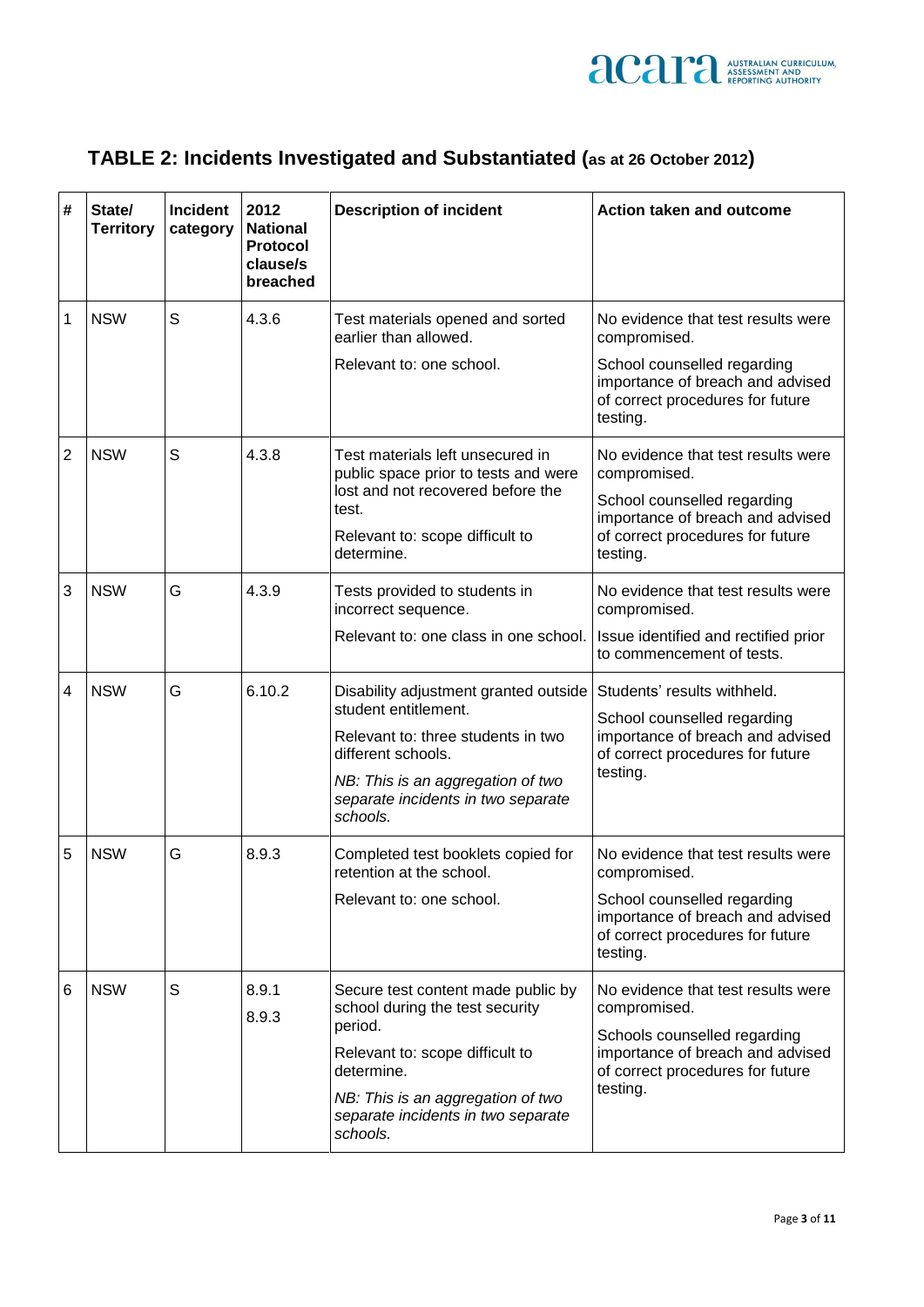

| # | State/<br><b>Territory</b> | <b>Incident</b><br>category | 2012<br><b>National</b><br>Protocol<br>clause/s<br>breached | <b>Description of incident</b>                                                                                                                                                                       | <b>Action taken and outcome</b>                                                                                                                                                                                   |
|---|----------------------------|-----------------------------|-------------------------------------------------------------|------------------------------------------------------------------------------------------------------------------------------------------------------------------------------------------------------|-------------------------------------------------------------------------------------------------------------------------------------------------------------------------------------------------------------------|
| 7 | <b>NSW</b>                 | S                           | 4.3.8                                                       | Test materials not collected and<br>stored securely at the end of the<br>test.<br>Relevant to: one class.                                                                                            | No evidence that test results were<br>compromised.<br>School counselled regarding<br>importance of breach and advised<br>of correct procedures for future<br>testing.                                             |
| 8 | <b>NSW</b>                 | G                           | 8.4.2                                                       | Tests sat outside of sanctioned<br>timetable.<br>Relevant to: one school.                                                                                                                            | No evidence that test results were<br>compromised.<br>School counselled regarding<br>importance of breach and advised<br>of correct procedures for future<br>testing.                                             |
| 9 | <b>NSW</b>                 | G                           | 6.5.5                                                       | Permission not sought for the use of<br>a Scribe.<br>Relevant to: three students in two<br>different schools.<br>NB: This is an aggregation of two<br>separate incidents in two separate<br>schools. | Students' test results withheld.<br>Schools advised of correct<br>procedures for future testing.                                                                                                                  |
|   | 10 NSW                     | G                           | 6.10.2                                                      | Disability adjustment granted outside<br>student entitlement.<br>Relevant to: two students.                                                                                                          | Students' results withheld.<br>School counselled regarding<br>importance of breach and advised<br>of correct procedures for future<br>testing.                                                                    |
|   | $11$ NSW                   | C                           | 2.3<br>8.5.2<br>8.6.1                                       | Inappropriate assistance provided to<br>students prior to and during test.<br>Relevant to: one class.                                                                                                | No evidence that test results were<br>compromised.<br>School counselled regarding<br>importance of breach and advised<br>of correct procedures for future<br>testing.                                             |
|   | $12$   Vic.                | S                           | 2.4.1                                                       | Test materials not kept secure in a<br>school during the test security period<br>and were misplaced and not<br>recovered before the test.<br>Relevant to: one school.                                | No evidence that test results were<br>compromised.<br>Replacement test materials<br>provided to enable students to sit<br>the tests.<br>School undertook to improve<br>security procedures for future<br>testing. |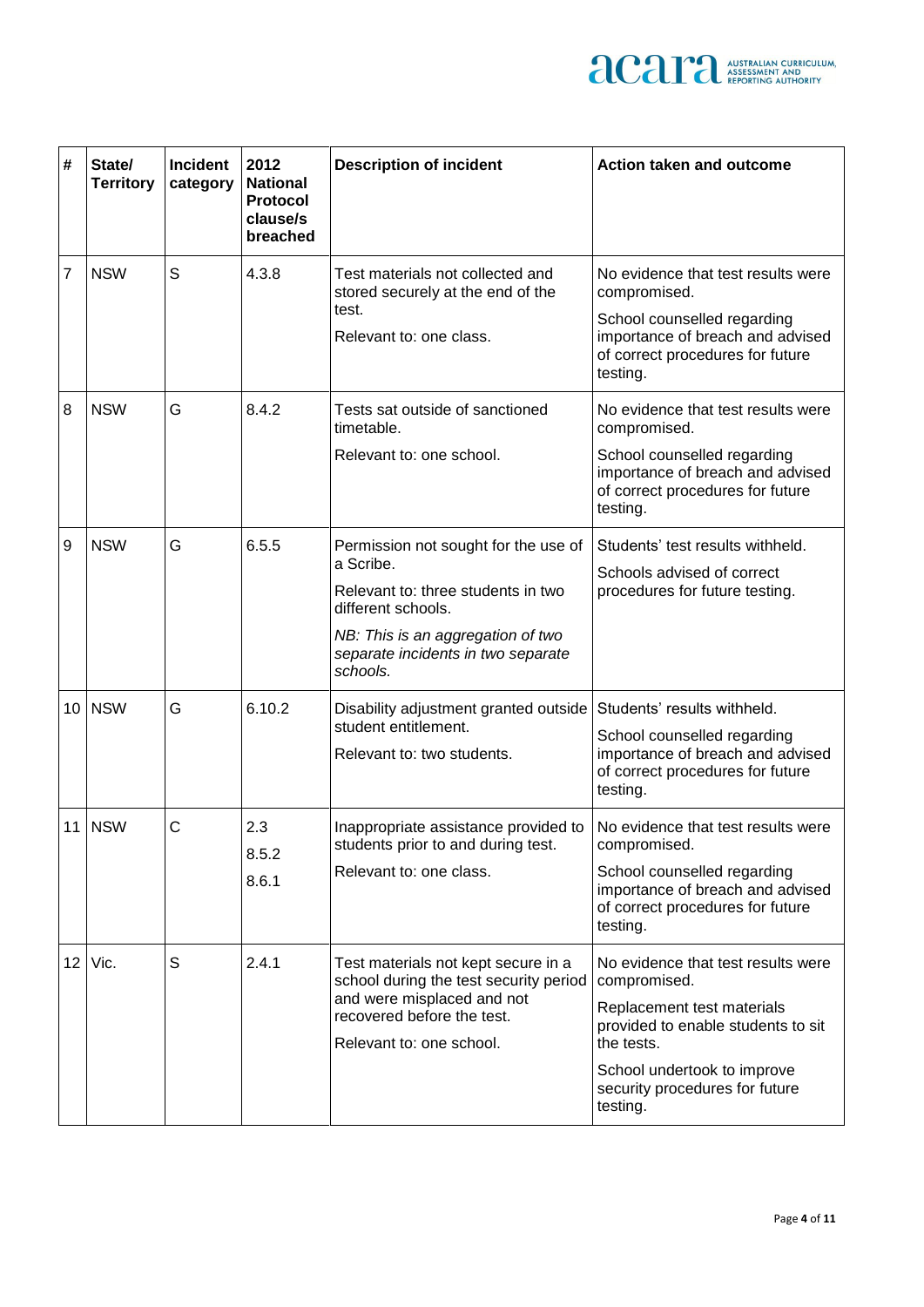

| #  | State/<br><b>Territory</b> | <b>Incident</b><br>category | 2012<br><b>National</b><br><b>Protocol</b><br>clause/s<br>breached | <b>Description of incident</b>                                                                       | Action taken and outcome                                                                                        |
|----|----------------------------|-----------------------------|--------------------------------------------------------------------|------------------------------------------------------------------------------------------------------|-----------------------------------------------------------------------------------------------------------------|
| 13 | Vic.                       | S                           | 2.2.3                                                              | Test materials made available briefly<br>to students before the test.                                | No evidence that test results were<br>compromised.                                                              |
|    |                            |                             |                                                                    | Relevant to: four classes in three<br>different schools.                                             | Schools advised of correct<br>procedures for future testing.                                                    |
|    |                            |                             |                                                                    | NB: This is an aggregation of three<br>separate incidents in three separate<br>schools.              |                                                                                                                 |
| 14 | Vic.                       | G                           | 2.2.3                                                              | Tests provided to students in<br>incorrect sequence.                                                 | No evidence that test results were<br>compromised.                                                              |
|    |                            |                             |                                                                    | Relevant to: two year levels in one<br>school, and two separate classes in<br>two different schools. | Schools undertook to improve<br>administration procedures for<br>future testing.                                |
|    |                            |                             |                                                                    | NB: This is an aggregation of three<br>separate incidents in three separate<br>schools.              |                                                                                                                 |
| 15 | Vic.                       | G                           | 6.10.2                                                             | Disability adjustment granted outside   Students' results withheld.<br>student entitlement.          | Schools advised of correct                                                                                      |
|    |                            |                             |                                                                    | Relevant to: two students in two<br>separate schools.                                                | procedures for future testing.                                                                                  |
|    |                            |                             |                                                                    | NB: This is an aggregation of two<br>separate incidents in two separate<br>schools.                  |                                                                                                                 |
| 16 | Vic.                       | G                           | 2.2.3                                                              | Incorrect test administration<br>instructions given to students.                                     | No evidence that test results were<br>compromised.                                                              |
|    |                            |                             |                                                                    | Relevant to: 14 students.                                                                            | School undertook to improve<br>administration procedures for<br>future testing.                                 |
| 17 | Vic.                       | G                           | 2.2.3                                                              | Excess time (several minutes)<br>provided to complete the test.                                      | No evidence that test results were<br>compromised.                                                              |
|    |                            |                             |                                                                    | Relevant to: one class.                                                                              | School undertook to improve<br>administration procedures for<br>future testing.                                 |
|    | $18$   Vic.                | S                           | 2.4                                                                | Test materials not kept secure in<br>school during the test security period                          | No evidence that test results were<br>compromised.                                                              |
|    |                            |                             |                                                                    | and were lost and not recovered<br>before the test.<br>Relevant to: one school.                      | Replacement test materials<br>provided to enable students to sit<br>the tests.                                  |
|    |                            |                             |                                                                    |                                                                                                      | School counselled regarding<br>importance of breach and advised<br>of correct procedures for future<br>testing. |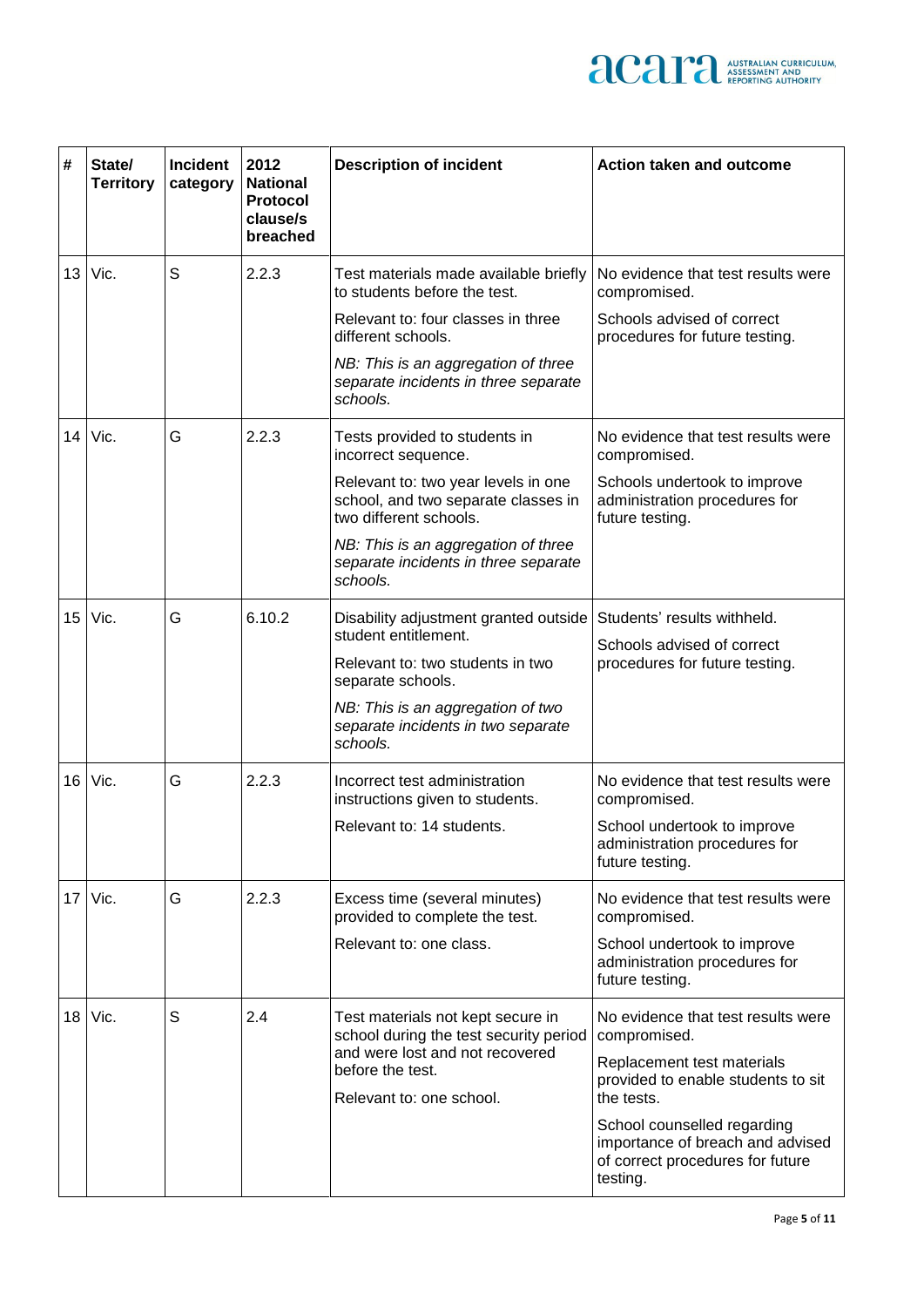

| #               | State/<br><b>Territory</b> | <b>Incident</b><br>category | 2012<br><b>National</b><br>Protocol<br>clause/s<br>breached | <b>Description of incident</b>                                                                                                                                                                         | <b>Action taken and outcome</b>                                                                                                                                        |
|-----------------|----------------------------|-----------------------------|-------------------------------------------------------------|--------------------------------------------------------------------------------------------------------------------------------------------------------------------------------------------------------|------------------------------------------------------------------------------------------------------------------------------------------------------------------------|
| 19              | Vic.                       | G                           | 8.4.7                                                       | Catch-up test administered outside<br>the test week.<br>Relevant to: one student.                                                                                                                      | Student's results withheld.<br>School advised of correct<br>procedures for future testing.                                                                             |
| 20 <sub>1</sub> | Vic.                       | G                           | 2.4.6                                                       | Completed test booklets marked at<br>school.<br>Relevant to: two classes.                                                                                                                              | No evidence that test results were<br>compromised.<br>School counselled regarding<br>importance of breach and advised<br>of correct procedures for future<br>testing.  |
| 21              | Qld                        | S                           | 4.3.6                                                       | Test materials sent from one school<br>to another school before the test in<br>breach of security requirements.<br>Relevant to: one student.                                                           | No evidence that test results were<br>compromised.<br>Disciplinary action taken.                                                                                       |
| 22              | Qld                        | $\mathsf{C}$                | 2.2.5<br>2.2.7                                              | Inappropriate assistance provided to<br>students during test.<br>Relevant to: one class.                                                                                                               | No evidence that test results were<br>compromised.<br>Disciplinary action taken.                                                                                       |
| 23              | Qld                        | S                           | 2.4.1<br>4.3.6                                              | Test materials not kept secure in a<br>school during the test security<br>period.<br>Relevant to: two schools.<br>NB: This is an aggregation of two<br>separate incidents in two separate<br>schools.  | No evidence that test results were<br>compromised.<br>Disciplinary action taken.                                                                                       |
|                 | $24$ Qld                   | G                           | 8.2.1<br>8.7.1                                              | Inappropriate assistance provided to   No evidence that test results were<br>students before the test.<br>Relevant to: one class.                                                                      | compromised.<br>Disciplinary action taken.                                                                                                                             |
|                 | $25$ Qld                   | G                           | 4.3.6<br>8.5.3                                              | Tests provided to students in<br>incorrect sequence.<br>Relevant to: three classes in two<br>different schools.<br>NB: This is an aggregation of two<br>separate incidents in two separate<br>schools. | No evidence that test results were<br>compromised.<br>Schools counselled regarding<br>importance of breach and advised<br>of correct procedures for future<br>testing. |
|                 | $26$ Qld                   | G                           | 6.5.5                                                       | Permission not sought for the use of<br>a Scribe.<br>Relevant to: one student.                                                                                                                         | No evidence that test results were<br>compromised.<br>School counselled regarding<br>importance of breach and advised<br>of correct procedures for future<br>testing.  |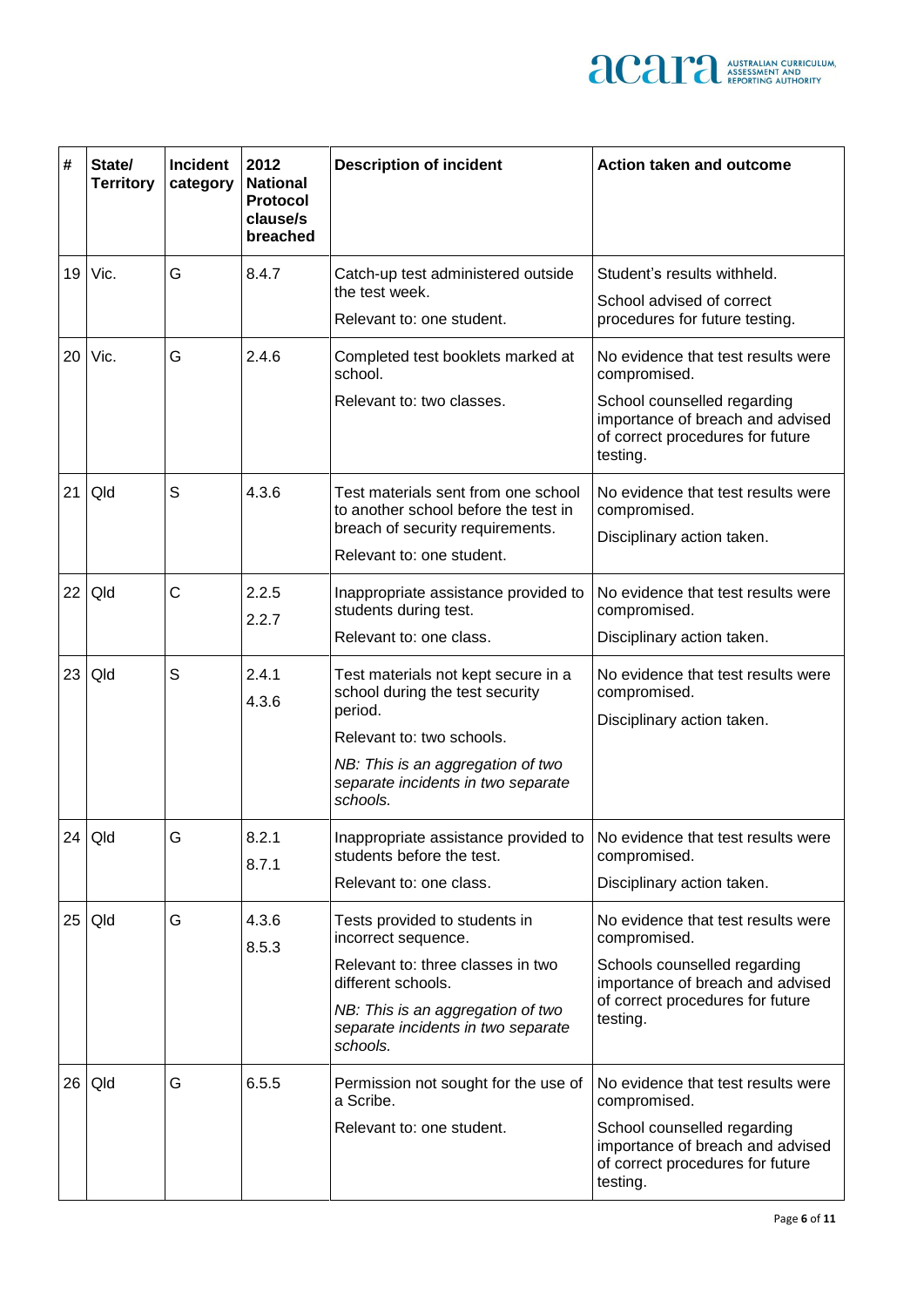

| #               | State/<br><b>Territory</b> | <b>Incident</b><br>category | 2012<br><b>National</b><br><b>Protocol</b><br>clause/s<br>breached | <b>Description of incident</b>                                                      | <b>Action taken and outcome</b>                                                  |                                                    |
|-----------------|----------------------------|-----------------------------|--------------------------------------------------------------------|-------------------------------------------------------------------------------------|----------------------------------------------------------------------------------|----------------------------------------------------|
| 27              | Qld                        | G                           | 6.5.5                                                              | Permission not sought for the use of<br>a Scribe.                                   | No evidence that test results were<br>compromised.                               |                                                    |
|                 |                            |                             |                                                                    | Relevant to: two students.                                                          | Disciplinary action taken.                                                       |                                                    |
| 28 I            | Qld                        | G                           | 8.8.1                                                              | Excess time (10 minutes) provided<br>to complete the test.                          | No evidence that test results were<br>compromised.                               |                                                    |
|                 |                            |                             |                                                                    | Relevant to: one class.                                                             | School undertook to improve<br>administration procedures for<br>future testing.  |                                                    |
| 29              | Qld                        | G                           | 4.3.6<br>8.5.3                                                     | Tests provided to students in<br>incorrect sequence.                                | No evidence that test results were<br>compromised.                               |                                                    |
|                 |                            |                             |                                                                    | Relevant to: one class.                                                             | School undertook to improve<br>administration procedures for<br>future testing.  |                                                    |
| 30 <sub>1</sub> | Qld                        | G                           | 2.2.4<br>8.6.6                                                     | Student left unsupervised during the<br>test for a period of time.                  | No evidence that test results were<br>compromised.                               |                                                    |
|                 |                            |                             |                                                                    | Relevant to: four students in two<br>different schools.                             | Disciplinary action taken.                                                       |                                                    |
|                 |                            |                             |                                                                    | NB: This is an aggregation of two<br>separate incidents in two separate<br>schools. |                                                                                  |                                                    |
| 31              | Qld                        | S                           |                                                                    | 2.4.1<br>4.3.6                                                                      | Media provided with access to<br>secure test content before end of               | No evidence that test results were<br>compromised. |
|                 |                            |                             |                                                                    | test security period.<br>Relevant to: scope difficult to<br>determine.              | School undertook to improve<br>administration procedures for<br>future testing.  |                                                    |
| 32 <sub>1</sub> | Qld                        | C                           | 8.6.4                                                              | Student/s instructed to change<br>answer/s after completion of test.                | No evidence that test results were<br>compromised.                               |                                                    |
|                 |                            |                             |                                                                    | Relevant to: at least two students.                                                 | Disciplinary action taken.                                                       |                                                    |
| 33 <sub>1</sub> | Qld                        | S                           | 4.3.1                                                              | Test materials not kept secure in a<br>school during the test security              | No evidence that test results were<br>compromised.                               |                                                    |
|                 |                            |                             | 4.3.11                                                             | period.                                                                             | School counselled regarding                                                      |                                                    |
|                 |                            |                             |                                                                    | Relevant to: one class.                                                             | importance of breach and advised<br>of correct procedures for future<br>testing. |                                                    |
|                 | 34   Qld                   | G                           | 8.4.4<br>8.4.6                                                     | School interrupted the test for an<br>unsanctioned break of 15 minutes.             | No evidence that test results were<br>compromised.                               |                                                    |
|                 |                            |                             |                                                                    | Relevant to: two students.                                                          | Disciplinary action taken.                                                       |                                                    |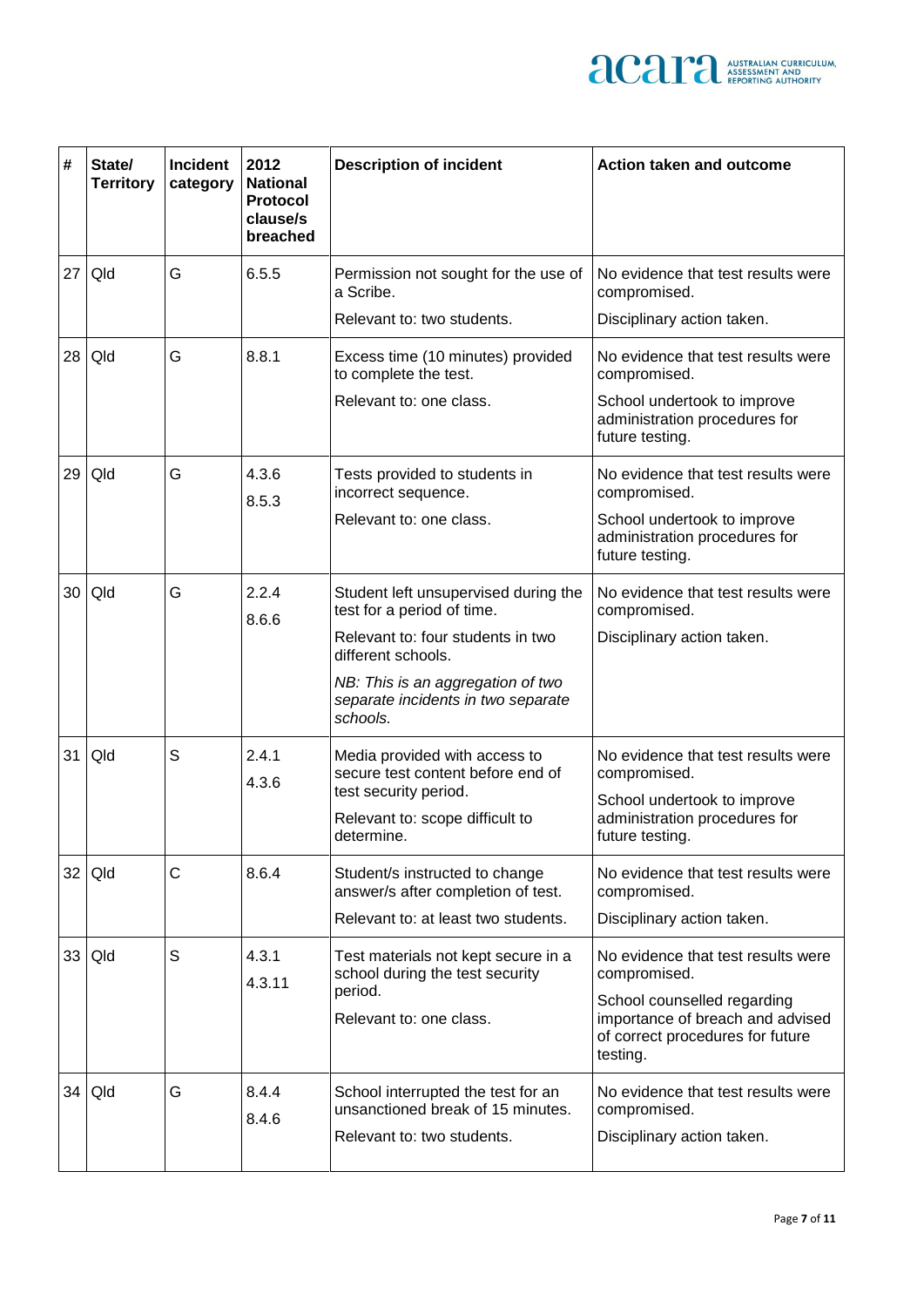

| #    | State/<br><b>Territory</b> | <b>Incident</b><br>category | 2012<br><b>National</b><br>Protocol<br>clause/s<br>breached | <b>Description of incident</b>                                                                     | <b>Action taken and outcome</b>                                                  |
|------|----------------------------|-----------------------------|-------------------------------------------------------------|----------------------------------------------------------------------------------------------------|----------------------------------------------------------------------------------|
| 35   | Qld                        | G                           | 2.4.6                                                       | Completed test booklets copied for<br>retention at the school.                                     | No evidence that test results were<br>compromised.                               |
|      |                            |                             |                                                             | Relevant to: one year level.                                                                       | Disciplinary action taken.                                                       |
|      | 36   Qld                   | G                           | 4.3.1                                                       | Test materials not returned to TAA in<br>line with correct procedures.                             | No evidence that test results were<br>compromised.                               |
|      |                            |                             |                                                             | Relevant to: one year level.                                                                       | Disciplinary action taken.                                                       |
| 37 I | Qld                        | G                           | 6.10.2                                                      | Disability adjustment granted outside   No evidence that test results were<br>student entitlement. | compromised.                                                                     |
|      |                            |                             |                                                             | Relevant to: ten students.                                                                         | Disciplinary action taken.                                                       |
|      | 38 WA                      | G                           | 5.4.1<br>5.4.2                                              | Influence exerted on parents to<br>withdraw their child from testing.                              | Students provided with opportunity<br>to sit the tests.                          |
|      |                            |                             |                                                             | Relevant to: 30 students.                                                                          | Disciplinary action taken.                                                       |
|      | 39 WA                      | S                           | 8.4.2                                                       | Tests administered outside of<br>sanctioned timetable.                                             | No evidence that test results were<br>compromised                                |
|      |                            |                             | 8.4.3                                                       | Relevant to: one year level.                                                                       | Disciplinary action taken.                                                       |
|      | 40 WA                      | G                           | 8.9.1                                                       | Test materials not collected and<br>stored securely at the end of the                              | No evidence that test results were<br>compromised.                               |
|      |                            |                             | 8.9.3<br>8.9.4                                              | test. Completed test books marked<br>at the school.                                                | School undertook to improve                                                      |
|      |                            |                             |                                                             | Relevant to: less than one year<br>level.                                                          | administration procedures for<br>future testing.                                 |
|      | 41 WA                      | G                           | 2.2.3                                                       | Tests provided to students in<br>incorrect sequence.                                               | No evidence that test results were<br>compromised.                               |
|      |                            |                             |                                                             | Relevant to: one class in one school<br>and one year level in a different<br>school.               | Schools undertook to improve<br>administration procedures for<br>future testing. |
|      |                            |                             |                                                             | NB: This is an aggregation of two<br>separate incidents in two separate<br>schools.                |                                                                                  |
|      | 42 WA                      | G                           | 8.9.4                                                       | Completed test books marked at the<br>school.                                                      | No evidence that test results were<br>compromised.                               |
|      |                            |                             |                                                             | Relevant to: one year level.                                                                       | Disciplinary action taken.                                                       |
|      | 43 WA                      | S                           | 4.3.4                                                       | Test materials sent by one school to<br>another school in breach of security<br>requirements.      | No evidence that test results were<br>compromised.                               |
|      |                            |                             |                                                             | Relevant to: one student.                                                                          |                                                                                  |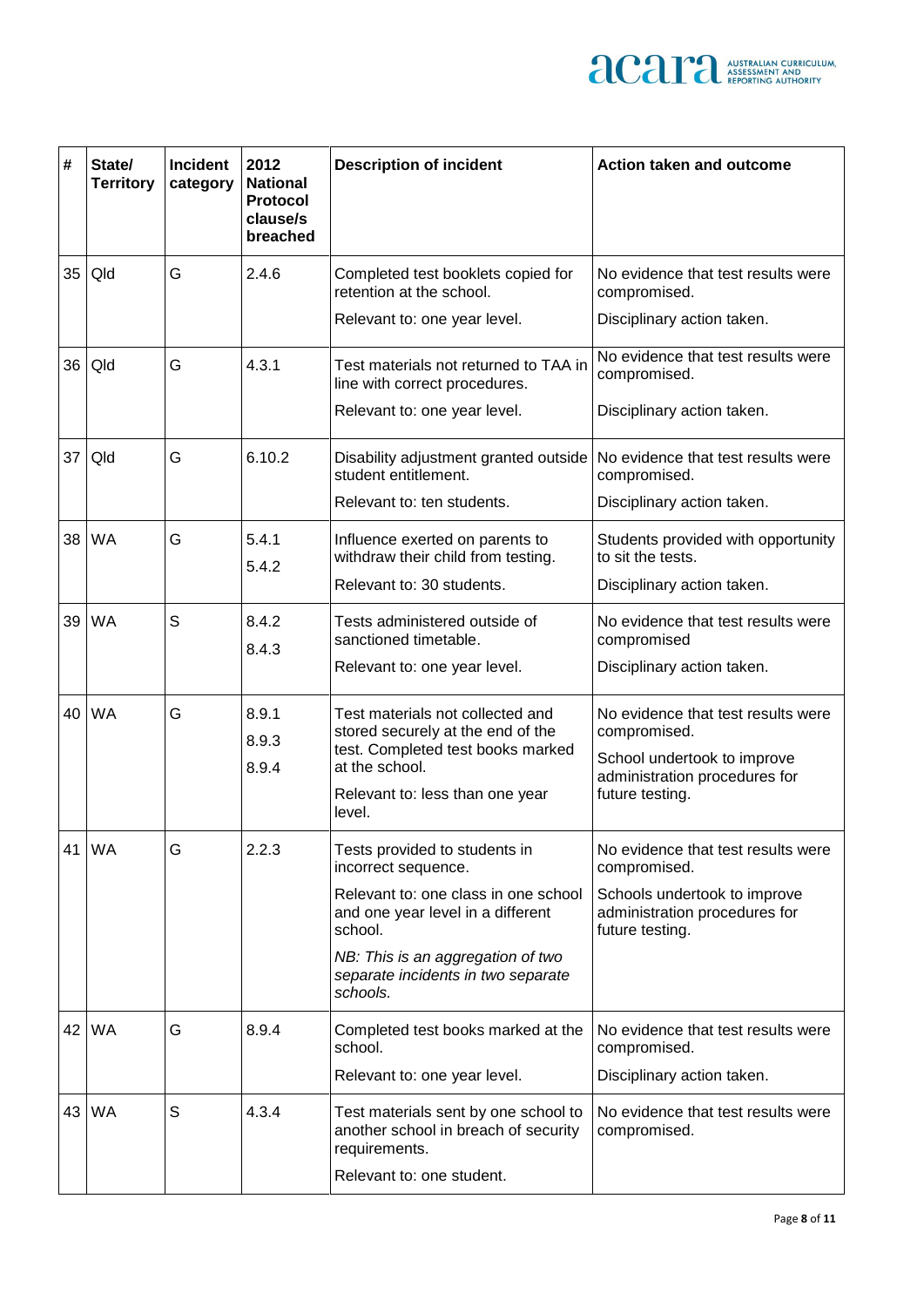

| #  | State/<br><b>Territory</b> | <b>Incident</b><br>category | 2012<br><b>National</b><br>Protocol<br>clause/s<br>breached | <b>Description of incident</b>                                                                                                                                                                                                      | <b>Action taken and outcome</b>                                                                                                                                                                                                                        |
|----|----------------------------|-----------------------------|-------------------------------------------------------------|-------------------------------------------------------------------------------------------------------------------------------------------------------------------------------------------------------------------------------------|--------------------------------------------------------------------------------------------------------------------------------------------------------------------------------------------------------------------------------------------------------|
|    | 44 IWA                     | G                           | 8.9.4                                                       | Completed test books copied for<br>retention at the school. Completed<br>test books marked at the school.<br>Relevant to: one year level.                                                                                           | No evidence that test results were<br>compromised.<br>Disciplinary action taken.                                                                                                                                                                       |
| 45 | <b>SA</b>                  | S                           | 2.4.1                                                       | Test materials not received by<br>school in line with correct<br>procedures. Test materials were lost<br>and unrecovered before the test.<br>Relevant to: one year level.                                                           | No evidence that test results were<br>compromised.<br>Replacement test materials<br>provided to enable students to sit<br>the test.<br>School counselled regarding<br>importance of breach and advised<br>of correct procedures for future<br>testing. |
|    | 46 SA                      | G                           | 2.1.2                                                       | Influence exerted on parent to<br>withdraw their child from testing.<br>Relevant to: one student.                                                                                                                                   | Student provided with opportunity<br>to sit the test at the scheduled<br>time.                                                                                                                                                                         |
|    | 47   SA                    | C                           | 2.1.2                                                       | Influence exerted on parents to<br>withdraw their child from testing.<br>Relevant to: 13 students.                                                                                                                                  | Students were provided with<br>opportunity to sit the tests.<br>School counselled regarding<br>importance of breach and advised<br>of correct procedures for future<br>testing.<br>Disciplinary action taken.                                          |
|    | 48 SA                      | S                           | 2.4.1<br>2.4.2                                              | Media provided with access to<br>secure test content before end of<br>test security period.<br>Relevant to: scope difficult to<br>determine.<br>NB: This is an aggregation of two<br>separate incidents in two separate<br>schools. | No evidence that test results were<br>compromised.<br>Schools counselled regarding<br>importance of breach and advised<br>of correct procedures for future<br>testing.                                                                                 |
|    | $49$ SA                    | $\mathsf{C}$                | 2.2.5                                                       | Inappropriate assistance provided to<br>student during test.<br>Relevant to: one student.                                                                                                                                           | Student's results withheld.<br>School counselled regarding<br>importance of breach and advised<br>of correct procedures for future<br>testing.                                                                                                         |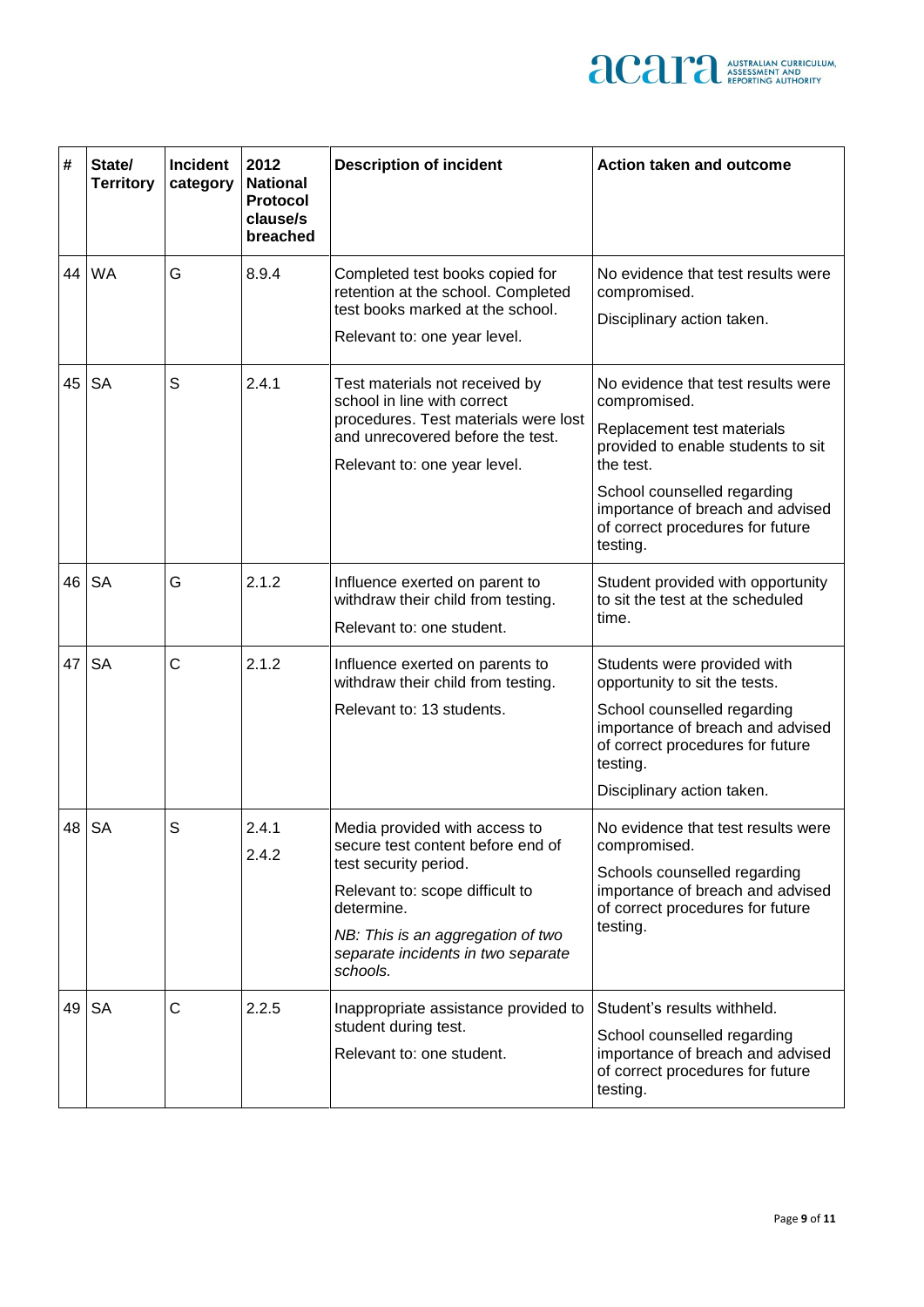

| #  | State/<br><b>Territory</b> | <b>Incident</b><br>category | 2012<br><b>National</b><br>Protocol<br>clause/s<br>breached | <b>Description of incident</b>                                                      | <b>Action taken and outcome</b>                                                                                  |
|----|----------------------------|-----------------------------|-------------------------------------------------------------|-------------------------------------------------------------------------------------|------------------------------------------------------------------------------------------------------------------|
| 50 | <b>SA</b>                  | C                           | 2.2.3<br>2.3.2                                              | Incorrect test administration<br>instructions given to student.                     | No evidence that test results were<br>compromised.                                                               |
|    |                            |                             |                                                             | Relevant to: one student.                                                           | School counselled regarding<br>importance of breach and advised<br>of correct procedures for future<br>testing.  |
| 51 | <b>SA</b>                  | G                           | 2.2.3<br>2.3.2                                              | Inappropriate assistance provided to<br>students during the test.                   | No evidence that test results were<br>compromised.                                                               |
|    |                            |                             | 8.5.2                                                       | Relevant to: one class.                                                             | Disciplinary action taken.                                                                                       |
|    |                            |                             |                                                             |                                                                                     | School counselled regarding<br>importance of breach and advised<br>of correct procedures for future<br>testing.  |
| 52 | <b>SA</b>                  | G                           | 2.2.3                                                       | Insufficient time provided to<br>complete the test.                                 | No evidence that test results were<br>compromised.                                                               |
|    |                            |                             |                                                             | Relevant to: one class in one school<br>and four students in a different<br>school. | Students provided with the<br>remaining time to complete the<br>test.                                            |
|    |                            |                             |                                                             | NB: This is an aggregation of two<br>separate incidents in two separate<br>schools. | Schools counselled regarding<br>importance of breach and advised<br>of correct procedures for future<br>testing. |
| 53 | <b>SA</b>                  | G                           | 2.2.1<br>2.2.3                                              | Inappropriate assistance available to<br>student during the test.                   | No evidence that test results were<br>compromised.                                                               |
|    |                            |                             |                                                             | Relevant to: three students in two<br>different schools.                            | Schools advised of correct<br>procedures for future testing.                                                     |
|    |                            |                             |                                                             | NB: This is an aggregation of two<br>separate incidents in two separate<br>schools  |                                                                                                                  |
| 54 | <b>SA</b>                  | G                           | 2.2.1<br>2.2.4                                              | Incorrect test administration<br>instructions given to student.                     | Results withheld for national<br>reporting.                                                                      |
|    |                            |                             |                                                             | Relevant to: one student.                                                           | School advised of correct<br>procedures for future testing.                                                      |
| 55 | <b>SA</b>                  | G                           | 2.1.2                                                       | Influence exerted on parent to                                                      | Student participated in tests.                                                                                   |
|    |                            |                             |                                                             | withdraw their child from testing.<br>Relevant to: one student.                     | School advised of correct<br>procedures for future testing.                                                      |
| 56 | <b>SA</b>                  | G                           | 8.9.3                                                       | Completed test booklet marked at<br>the school.                                     | No evidence that test results were<br>compromised.                                                               |
|    |                            |                             |                                                             | Relevant to: one student.                                                           | Disciplinary action taken.                                                                                       |